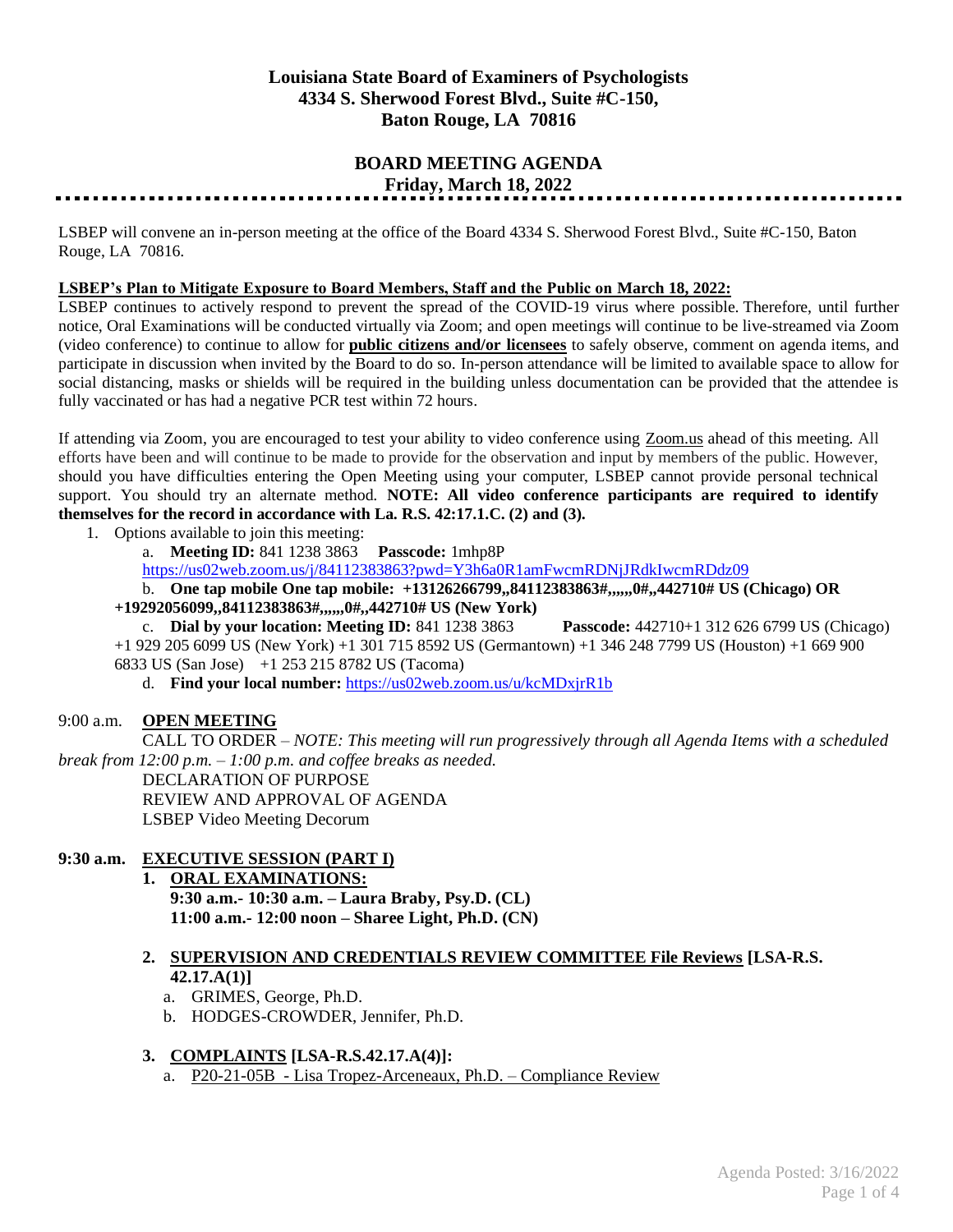# **OPEN MEETING:**

- 1. Executive Session Motions
- 2. Consent Agenda
	- a. Review and consideration of item removal.
	- b. Items of consideration for affirmation, ratification, adoption, approval and conferral:

# **CONSENT AGENDA**

#### **a. Minutes (Approval):**

Board Meeting Minutes January 20, 2022 – January 21, 2022 and February 18, 2022

## **b. Financial Statements Received (Affirm and Ratify):**

None to report

## **c. Temporary Registrations approved (Affirm and Ratify):**

| Name                 | <b>State of</b>        | n.       | <b>Date</b> |
|----------------------|------------------------|----------|-------------|
|                      | <sup>e</sup> Residence | Reviewer | Approved    |
| report<br>None<br>t0 |                        |          |             |

#### **d. Supervised Practice Plans approved (Affirm and Ratify):**

| Applicant                         | <b>Supervisor</b>          | Reviewer          | <b>Date Approved</b> |
|-----------------------------------|----------------------------|-------------------|----------------------|
| Ph.L<br>FRANK.<br>IN<br>Hezekiah. | Ph.D.<br>Andrew<br>Maiors. | Michelle<br>Moore | /3/2022<br>J/        |

#### **e. Applicants approved for Candidacy Status and issued Provisional Licensure (eligible for EPPP) (Affirm and Ratify):**

| $\cdots$<br><b>Candidate</b> | Supervisor | Reviewer | <b>Date</b><br>Approved |
|------------------------------|------------|----------|-------------------------|
| None<br>to report            |            |          |                         |

#### **f. Applicants approved for Candidacy Status (eligible for EPPP) (Affirm and Ratify):**

| <i>C</i> andidate                | <b>Reviewer</b> | <b>Date Approved</b> |
|----------------------------------|-----------------|----------------------|
| GOLMARYAMI, Farrah N., J<br>Ph.D | Michelle Moore  | 2/24/2022            |

## **g. Candidates approved for Oral Examination or Face to Face (Affirm and Ratify):**

| Candidate            | Reviewer       | Date Approved |
|----------------------|----------------|---------------|
| LIGHT, Sharee, Ph.D. | Gina Gibson    | 2/24/2022     |
| BRABY, Laura         | Michelle Moore | 2/14/2022     |
| SHAPIRO, Mary, Ph.D. | Michelle Moore | 3/14/2022     |

#### **h. Licensure recommendations of applicants and candidates who have completed all licensing requirements, including passing LSBEP's Jurisprudence and Oral Examinations (Board Conferral):**

| Name           | <b>Declared</b>  | Date of            | <b>Examining Members</b> |
|----------------|------------------|--------------------|--------------------------|
|                | <b>Specialty</b> | <b>Examination</b> |                          |
| None to report |                  |                    |                          |

# **i. Licensure recommendations of applicants and candidates who have completed all licensing requirements, including passing LSBEP's Jurisprudence and Face to Face Interview (Board Conferral):**

| <b>Name</b>    | <b>Declared</b><br><b>Specialty</b> | Date of<br><b>Examination</b> | <b>Examining Members</b> |
|----------------|-------------------------------------|-------------------------------|--------------------------|
| None to report |                                     |                               |                          |

## **j. License Reinstatements (Board Conferral):**

| $\blacksquare$<br>Name                  | ∽<br>Reviewer | Date |
|-----------------------------------------|---------------|------|
| $\sim$ $\sim$<br>None<br>report<br>- LC |               |      |

# **k. Continuing Professional Development Reviews (Affirm and Ratify):**

**Name Review Type Reviewer Date Date Date Development**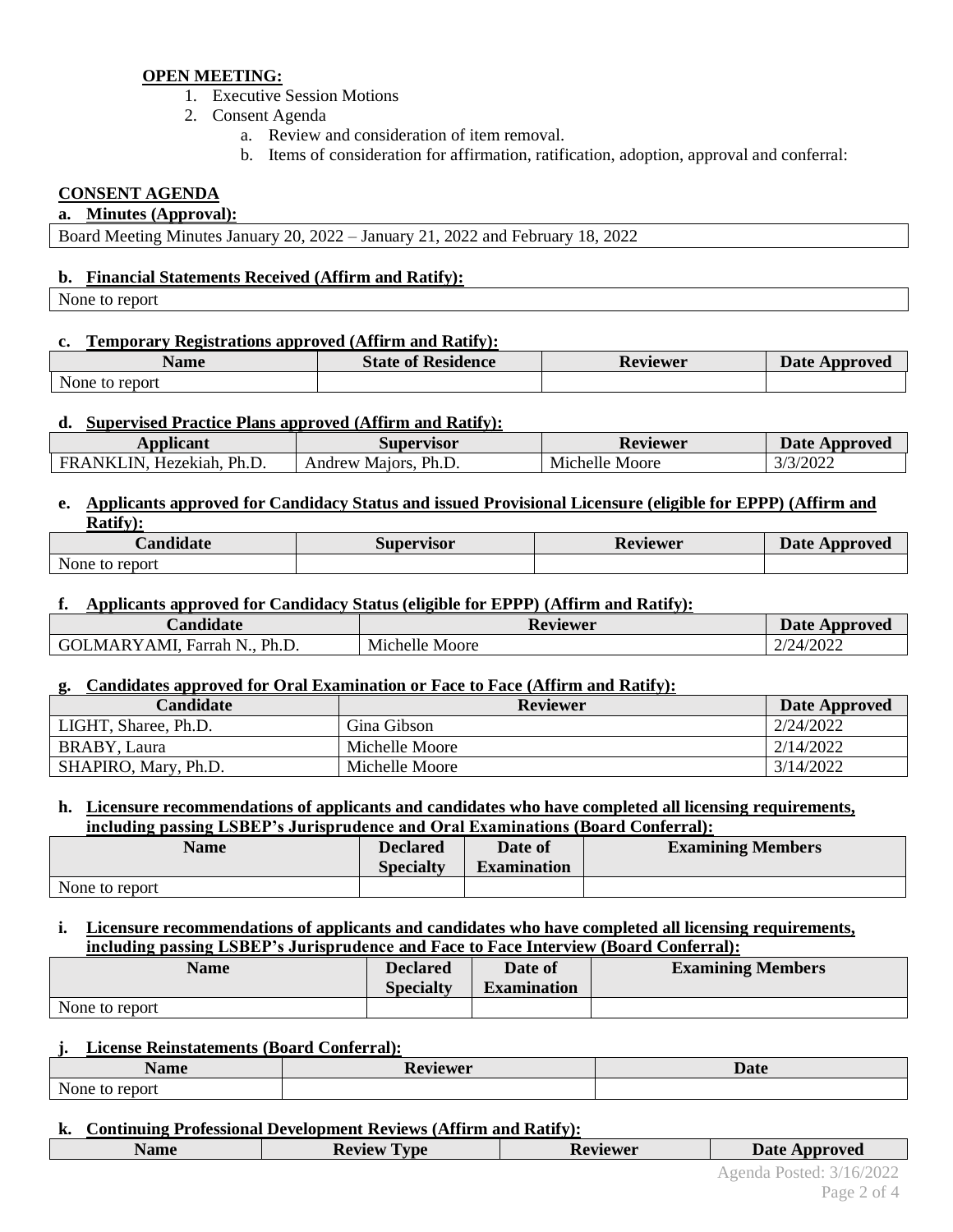| Ωr |  |  |
|----|--|--|
|    |  |  |

#### **l. Shared News releases/general information/previously approved business (Affirm):**

- 1) None to report
	- **2.** Call for objections/approval of Consent Agenda

#### **COMMITTEE AND LIAISON REPORTS**

The Board will receive reports from the following:

- **1. Executive Committee Report (JM/GGi/GGo)** a. Executive Director Report: Operations/Updates/Temporary Registrations
- **2. Finance Committee Report (GGi/GGo)**
- **3. Complaints Committee Report (GGi/GGo)** a. Compliance Report: 2/18/22 – 3/17/2022
- **4. Oral Examination Committee Report (GGo/MM/SH)**
- **5. Supervision/Credentials Committee Report (MM/SS)**
- **6. Legislative Oversight Committee Report (GGi/GGo/CM)**
- **7. Jurisprudence Examination Committee (GGi, MM, SH)**
- **8. Public and Professional Outreach Committee (GGi/GGo/CM)**
- **9. Liaison to Professional Organizations (GGo/MM/SS)**
- **10. Continuing Professional Development Report (GGi, SH, SS)**
- **11. Long Range Planning Committee Report (GGi/GGo)**

# **DISCUSSION/ACTION ITEMS (PART I)**

- 1. Interviewing Prospective Employees (procedures, dates, etc.)
- 2. LPA Presentation, Saturday, April 9,  $202212:00 1:30$  p.m. in New Orleans a. LSBEP Objectives and Goals for presentation
- 3. ASPPB, New Orleans, April 21, 2022 April 24, 2022
	- a. Request for "Welcome" Letters
	- b. Open Session ASPPB BOARD MEETING Thursday, April 21, 2022
	- c. Board Administrators/Registrars Committee Meeting Thursday, April 21, 2022
- 4. Forms Update: Application form, Supervised Practice Plan
- 5. Draft Opinions:
	- a. Training requirements, routes toward licensure and limitations on practice;
	- b. University of New Orleans (UNO), Ph.D. Developmental Psychology Training Program
- 6. Contracts Expiring June 30, 2022:
	- a. LEGAL(General Counsel) Taylor, Porter, Brooks & Phillips, LLC (Amy Groves Lowe)
	- b. LEGAL(General Counsel2) Roedel, Parsons, Koch, Blanche, Balhoff & McCollister (Larry Roedel)
	- c. LEGAL (General/Hearing Officer) Department of Justice, Attorney General's Office
	- d. COMPLAINTS COORDINATOR 2 Mark P. Vigen, Ph.D.
	- e. INVESTIGATOR Statewide Surveillance & Investigation, LLC (Tony McCoy/Henry Richardson)
	- f. ACCOUNTANT Valerie Dominique, CPA
	- g. INFORMATION/TECHNOLOGY Sparkhound
- 7. Rulemaking (Updates and Action Items):
	- i. Chapter 3: Training Requirements
	- ii. Chapter 6: Fees
	- iii. Chapter 7: Supervision Requirements
	- iv. Chapter NEW: Telepsychology and Telesupervision
	- v. Chapter 8: Continuing Professional Development
	- vi. Chapter 9: Licenses (Emeritus)
	- vii. Chapter 11: Assistants to Psychologists (registration)
	- viii. Chapter 15: Complaint Adjudication process
	- ix. Chapter 17: Practice of Psychology/Testing (technical amendment)
	- x. Chapter 19: Public Information (petitions to the board)